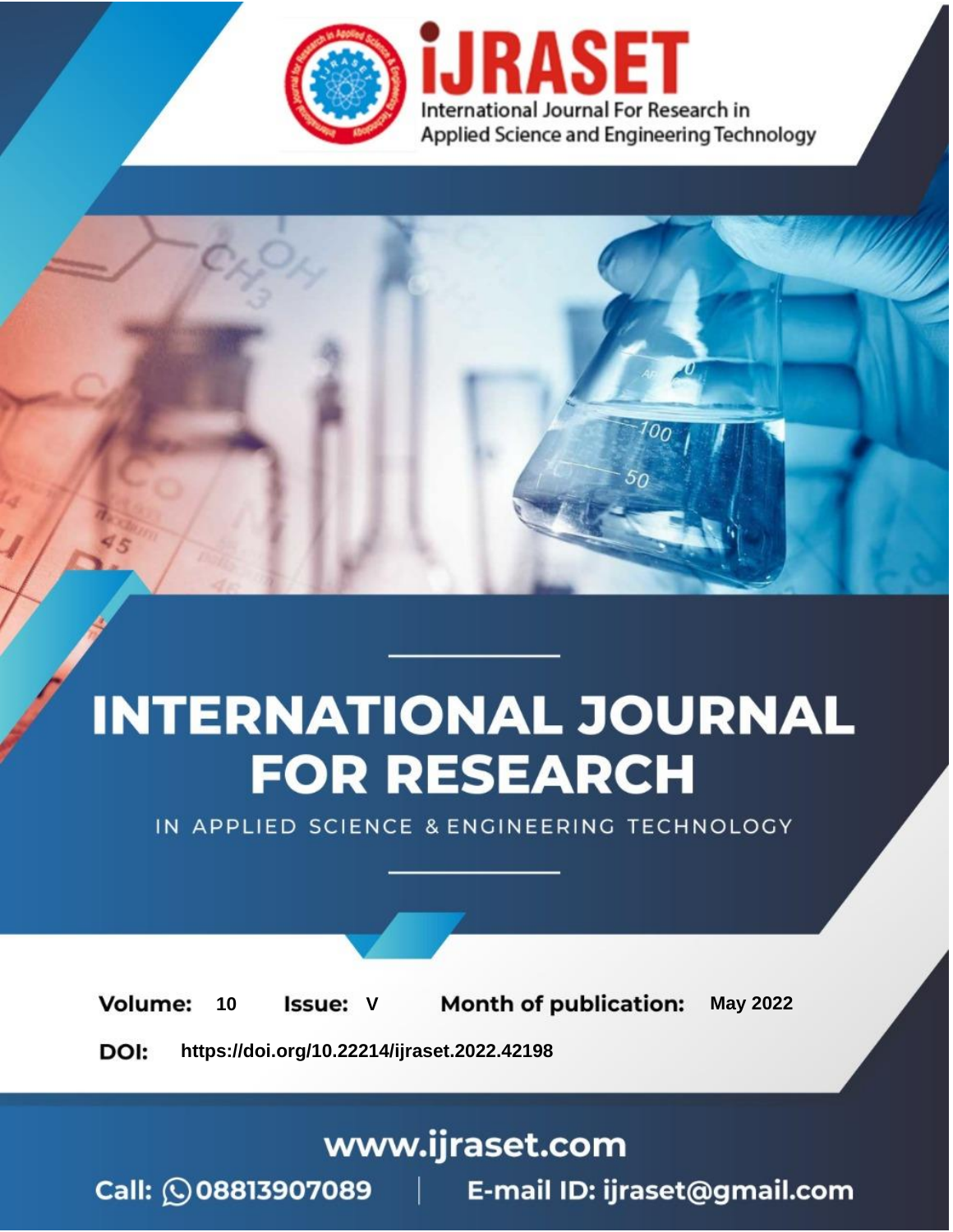

## **Acmeological Approach to Pedagogical Education of a Renaissance Physical Education Teacher**

Utepbergenov Amangeldi Kutlimuratovich

*Associate Professor, Dean of the Faculty of Physical culture, Nukus State Pedagogical Institute named after Ajiniyaz*

*Abstract: In this article, the main terms encountered in the scientific and pedagogical activities of future physical education teachers, the correct organization of pedagogical activities, special attention should be paid to future physical education teachers during their scientific and pedagogical activities. There is a discussion of the existing aspects and the need for an approach, as well as an acmeological approach to the activities of future physical education teachers and the organization of innovative technological activities.* 

*Keywords: Physical education, acmeology, pedagogical activity, pedagogical skills, innovative activity of the future physical education teacher, creativity, technological approach*

## **I. INTRODUCTION**

One of the priorities of our country's policy is to develop a generation that is both physically and mentally healthy. After all, in today's world of globalization, the upbringing of a highly spiritual and physically mature generation is one of the most important factors determining the future of our country and the realization of the noble goals of our people. The legal basis for this noble deed has been created and extensive work is being done. In particular, the Resolution of the President of the Republic of Uzbekistan Shavkat Mirziyoyev dated June 3, 2017 No PP-3031 "On measures to develop physical culture and mass sports" and March 5, 2018 "On measures in the field of physical culture and sports Decree PF-5368 "On measures to radically improve the management system" is of particular importance in the further development of this area. One of the main purposes of these decrees and resolutions is to deepen the theoretical and practical knowledge in this field, to form the correct concepts and terms of physical education skills and competencies. Indeed, at a time when the current process of globalization is intensifying, the focus on physical education teachers directly involved in the general and special physical training of young people is important in this regard. After all, one of their important services is to direct students to professions such as educational, cultural, medical, industrial construction, manufacturing, and the second is to provide them with special physical training. Today, teachers of the younger generation have fully mastered modern innovative technologies, have the ability to use information and communication technologies wisely, and are generally aware of all the secrets of education. are required. In studying the issues related to the scientific and pedagogical activity of future physical education teachers, it is necessary, first of all, to analyze the content of the concepts related to this phenomenon. In particular, we can see that the concept of "physical education" has several definitions. "Physical education is a pedagogical process aimed at improving the morphological and functional development of the human body, the formation and improvement of basic motor skills, abilities, and knowledge related to them, which are important for his life" [3]. "Physical training is aimed at strengthening the body in all respects, health-promoting training, exercise" [13].

## **II. MAIN PART**

The subject of innovative activity in higher education is a teacher. In this case, the socio-cultural, intellectual and moral potential of the teacher is of great importance, and the teacher's approach to innovative activities is interpreted as follows:  $\Box$ Humanistic axiology - (considers axiology as the highest value of the person and the only goal of social development)  $\Box$  Acmeological approach - acmeology (acme) - the Greek word means high point, sharp, prosperous, the best period. Creative approach - (this term appeared in the United States in the 60s of the twentieth century) refers to the ability of an individual to create new concepts and develop new skills. Reflexive approach - (Latin reflixio - regression) is considered as a process of knowing the subject's own (inner) mental feelings and states. Now let's look at the acmeological approach to innovation. The innovative activity of the teacher is considered as a result of the creative process and creative activity.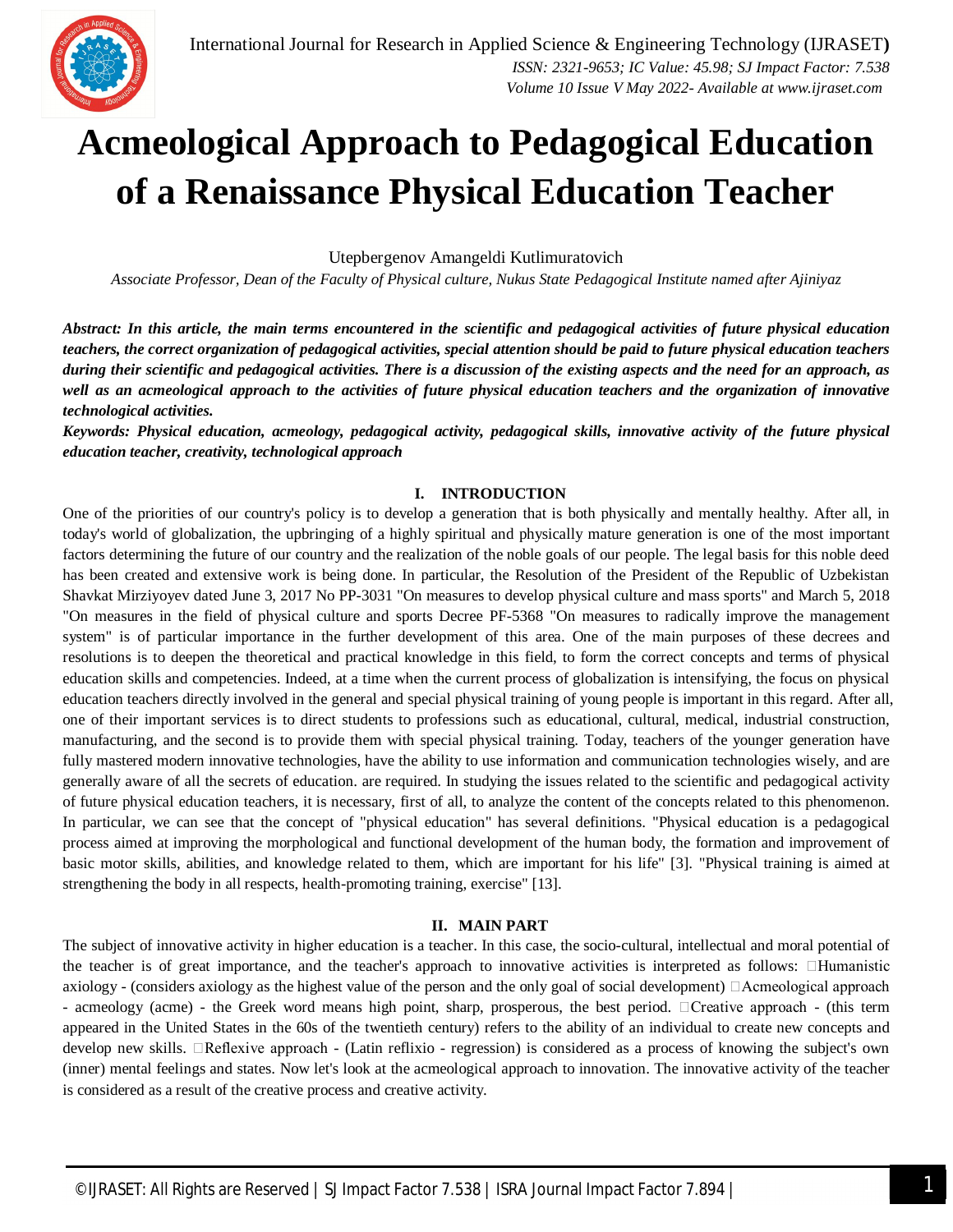

## International Journal for Research in Applied Science & Engineering Technology (IJRASET**)**

 *ISSN: 2321-9653; IC Value: 45.98; SJ Impact Factor: 7.538 Volume 10 Issue V May 2022- Available at www.ijraset.com*

The concept of "acmeology" ("acme" - translated from the ancient Greek

- the highest point, flowering, maturity, the best time) was introduced into scientific terminology in 1928 by N.A. Ribnikov, which refers to the period of maturity of the psychology of youth [1; 15]. The subject of acmeology is the subjective and objective factors that contribute to professional development, creative longevity of professionals, as well as improving the professional skills of future professionals, improving and correcting their activities. Objective factors include the quality of education received. Subjective factors include a person's skills and abilities, his responsibility, competence, ability to solve problems effectively. The most important factors in achieving professional height are: talent, ability, talent, family upbringing conditions, educational institutions and self-activity.

The advantage of acmeology over the existing sciences of man is that it studies the whole life and professional path of man. At the same time, acmeology studies the problems of improving and correcting professional activity. Acmeology implies the view that a person achieves the peaks of professionalism on his own. In this regard, Khatima Shaykhova: "Acmeology is a modern new science. Its main task is to study the various aspects of the promotion of a particular profession. The essence of acmeology is the deep understanding of each profession through knowledge, the deep understanding that it serves to enhance the positive impact of economic, political, spiritual and legal aspects of social development, national development, welfare and social development. z is the study of perfection and perfection in order to devote one's creative activity to the fulfillment of one's duties and responsibilities in the field of profession "[4, 115]. Acmeology focuses on the following categories: creative individuality, self-development and self-improvement, self-awareness, self-realization These concepts of acmeology form the basis of innovative pedagogy.

Whether he is a mathematician, a physicist, a historian or a physical education teacher, his style of work is directly related to pedagogical activity. The content and quality of the lesson, in turn, is closely linked with his pedagogical skills, pedagogical skills, pedagogical qualifications, and pedagogical activity in general. Well-known Russian pedagogue VA Sukhomlinsky: "One of the secrets of pedagogical leadership is the constant research and interest of teachers in the analysis of their work. Whoever tries to distinguish between good and bad in their lessons, in their interactions with students, to be timely in their achievements and shortcomings, will have achieved half the success of pedagogical activity, "he said. expressed in [12]. From this point of view, a future physical education teacher who has just started his pedagogical activity cannot be completely physically and mentally relaxed or completely relaxed. We know that in psychology, this feeling is called "relaxation" and is an assessment of the negative state of people's work. In order for every future physical education teacher to fully master the pedagogical skills: first, to have mastered the subject in accordance with the requirements of the time; second, to have psychological and pedagogical knowledge (students) be able to use methods appropriate to the character); and third, it is important to incorporate pedagogical curiosity and dedication. Russian scientist IP Rachenko states that pedagogical skills as a part of pedagogical art are as follows: a moral and aesthetic attitude to life, confidence in one's own reasoning and a strong will "[11]. In addition, the future teacher of physical education should be committed to the teaching profession, have a thorough knowledge of the methods of teaching the subject, be able to demonstrate pedagogical skills, be able to apply pedagogical techniques in their place. is an important component.

It should be noted that each future physical education teacher is constantly engaged in teaching and educating students in parallel with the delivery of physical exercises, as well as interacting with them. Because each student is constantly evolving mentally, emotionally and physically, the prospective teacher needs to be in constant contact with them, the mechanisms of action, taking into account each of their psychological characteristics and physiological characteristics , first of all, it is necessary to study psychology and educational theory perfectly and constantly develop their professional activity.

In addition, future physical education teachers should be familiar with the terms of physical culture used in their pedagogical activities. Of course, the teacher's clear and appropriate use of terms has a direct impact on the quality of the student's physical fitness. Indeed, each of us is in our daily lives we use the terms physical culture extensively today. We can meet and confront them in almost all subjects in educational institutions. It should be noted that "today there are more than 15,000 concepts and terms specific to about 300 sports around the world" [10]. In their pedagogical work, future physical education teachers will be able to speak deeply, effectively, logically, beautifully in the process of working with students, and in their place will be able to use phrases of educational significance. must be able to use. It is important to remember that a teacher's speech is a source of example for every student, not even by harshly insulting, insulting, insulting, or insulting a student who has indiscriminately angered him or her and violated the discipline. should have the ability to get out of a situation with a positive approach. As the teacher conducts the lesson, his or her voice should be used as a tool to control the audience. When explaining physical education exercises, she should be able to tell students what to focus on by raising and lowering her voice where needed.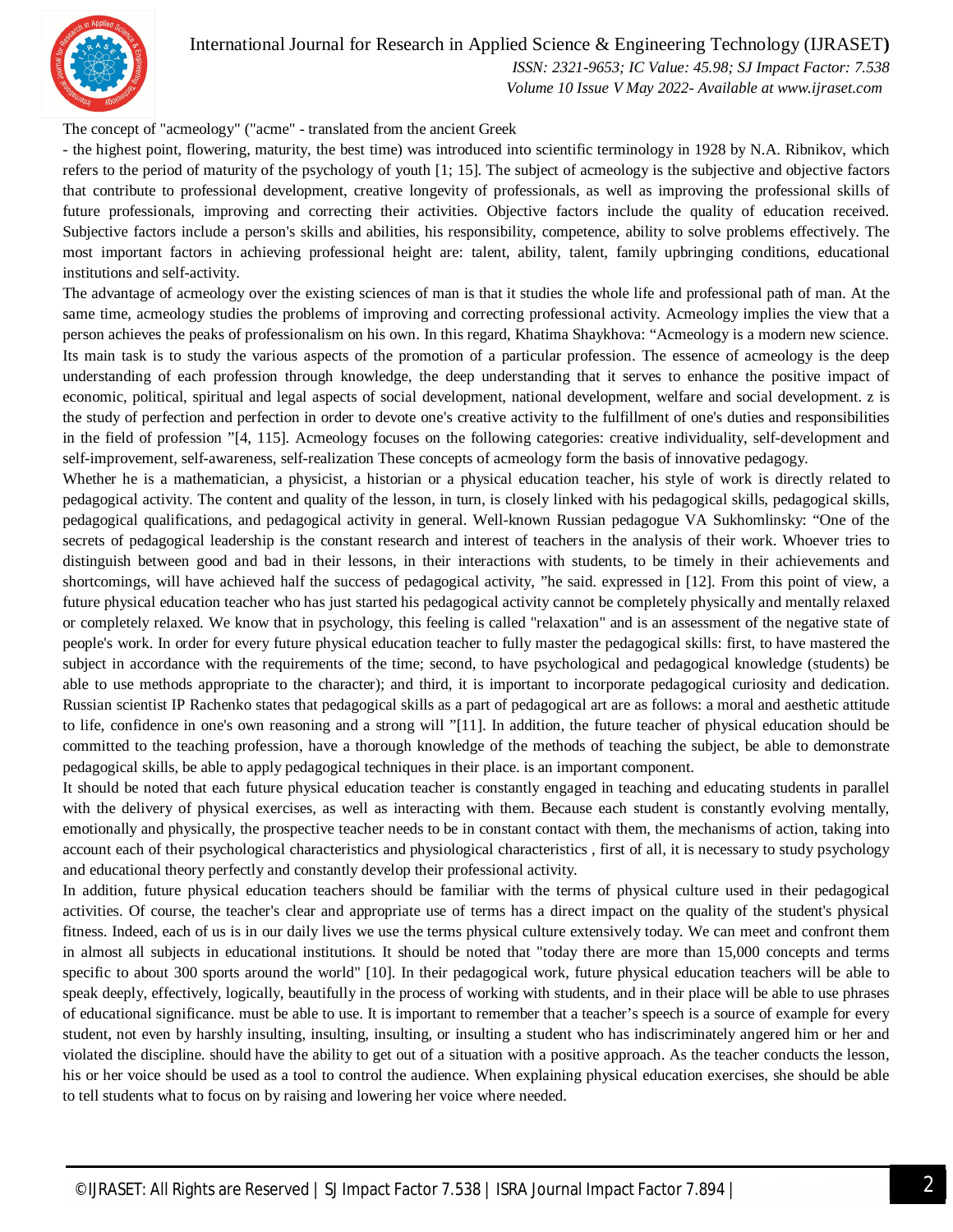

International Journal for Research in Applied Science & Engineering Technology (IJRASET**)**

 *ISSN: 2321-9653; IC Value: 45.98; SJ Impact Factor: 7.538 Volume 10 Issue V May 2022- Available at www.ijraset.com*

Today we can consider the following specific approaches that will play an important role in the scientific and pedagogical work of future physical education teachers: 1.Creative approach. 2. Innovative approach. 3. Technological approach. Every prospective physical education teacher should be able to find ways to engage their students in a lesson based on a creative approach to the lesson. In this regard, the famous psychologist Dale Carnegie said, "there is only one way to motivate and motivate a person to do something. It's about making that person really want to do it. Coercion and torture do not work ... "[4] It is worthwhile to comment on the concept of creativity. "Creativity" (from English "create" - creation, "creative", creative) [6] - represents a high-level new creative approach to the solution of problems encountered by the future teacher in the classroom. The Glossary of Pedagogical Terms defines creativity as follows: "Creativity is a mental process that leads to the creation of something new, unique, thinking, ideas and solutions" [8]. Creativity is the readiness of a prospective teacher to create new ideas and positively address existing problems in order to ensure the effectiveness of the lesson, in contrast to the traditional approach and thinking in the learning process. the ability to find solutions to existing problems and to solve them in order to achieve the goal is formed, which helps to solve accidental problems rationally and quickly.

### **III. CONCLUSION**

Based on the above analysis, it can be concluded that: first, the ongoing comprehensive reforms are not limited to different areas. the issue of training, but also the need to radically improve the scientific and pedagogical activities of personnel in the field of physical education in educational institutions; secondly, the analysis of issues related to the scientific and pedagogical activity of future physical education teachers shows that despite the availability of views and resources on the topic, it is necessary to study this issue from a purely pedagogical point of view; thirdly, it is expedient for the future physical education teacher to create the necessary conditions for the thorough acquisition of knowledge, taking into account the interests, abilities and needs of students, using modern advances in science and pedagogical technologies; fourth, the period itself shows that today's future physical education teachers need to effectively use their own approaches, such as creativity, innovation, technology, which play an important role in their scientific and pedagogical activities; fifth, any teacher should aim to develop pure-minded, courageous, well-mannered, determined, spiritually and physically mature individuals in the classroom. This, in turn, will be the basis for the formation of qualified personnel who will serve the development of our country in the future.

### **REFERENCES**

- [1] Mirziyoyev Sh.M. O'zbekiston Respublikasining Prezidenti Shaxkat Mirziyoyevning Oliy Majlisga Murojаatnomasi. T. "O'zbekiston" NMIU, 2018. B.19-20.
- [2] Абдуллаева Ш.А., Хуррамов Э.Э. Бўлажак жисмоний тарбия ўқитувчиларини инновацион фаолиятга тайёрлаш // Замонавий таълим / Современное образование. 2016. № 5. – Б.15-16.
- [3] Абдуллаев А., Хонкелдиев Ш. Жисмоний тарбия назарияси ва услубияти. Ўқув қўлланма. Т., ЎзДЖТИ, 2005. 12-б.
- [4] Деркач А.А. Методолого-прикладные основы акмеологических исследований.-М.:1999
- [5] Сластенин В.А., Подымова Л.С. Педагогика: инновационная деятельность. М.: ИЧП "Издательство Магистр", 1997. 224c
- [6] Tillayeva G. Akmeologiya asoslari: o'quv qo'llanma /. O'zbekiston Respublikasi Oliy va o'rta maxsus ta'lim vazirligi. T.: «Tafakkur Bo'stoni», 2014. 192 b.
- [7] Карнеги Д. Иқрорлик мағлубият эмас. Санъат журнали. Т.: 2009. 28-б.
- [8] Мамашокиров С. Ваҳимами ёки ҳақиқат. "IQTISOD-MOLIYA", 2012, -192 б.
- [9] Муслимов. Н.А., Усмонбоева М.Ҳ., Сайфуров Д.М., Тўраев А.Б. Педагогик компетентлик ва креативлик асослари / Тошкент, 2015.
- [10] Ожегов С.И. Словарь русского языка. Москва: «Русский язык», 1984. С. 692.
- [11] Педагогик атамалар луғати. Муаллифлар гуруҳи. Ўзбекистон Республикаси Фанлар академияси "Фан" нашриёти. Т.: 2008. Б.64.
- [12] Педагогик атамалар луғати. Муаллифлар гуруҳи. Ўзбекистон Республикаси Фанлар академияси "Фан" нашриёти. Т.: 2008. Б.130.
- [13] Рафиев Ҳ.Т. Жисмоний маданият соҳасидаги тушунча ва атамаларнинг баъзи муаммолари // Жисмоний тарбия ва спорт назарияси ва услубиётини ривожлантиришнинг замонавий тенденциялари мавзусидаги халқаро илмий анжуман материаллари.-Чирчиқ, 2019. – Б. 49.
- [14] Раченко И.П. Диагностика развития педагогического творчества учителя. Пятигорск, 1992,196 с.